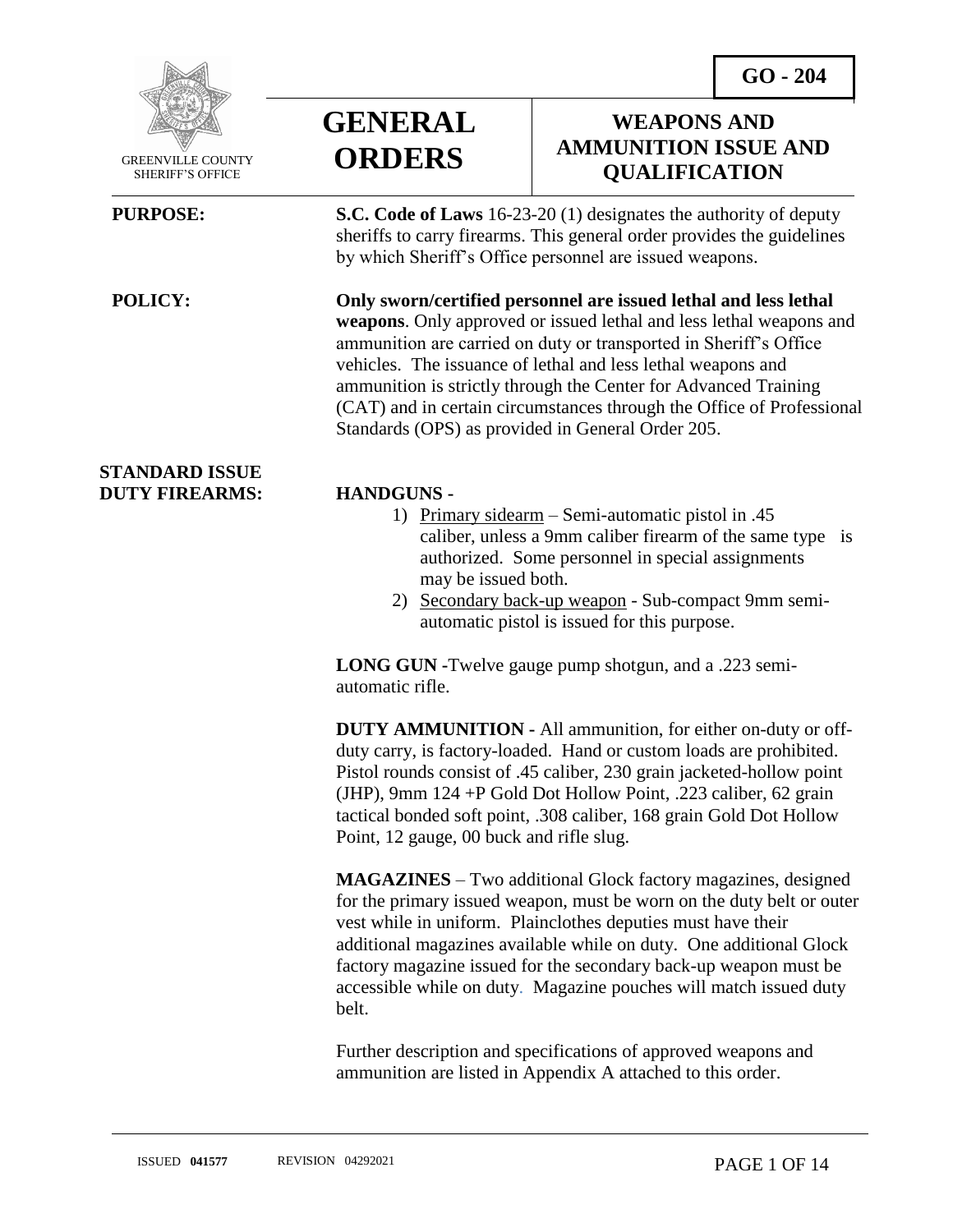**FIREARM ISSUE** - A newly appointed, Academy certified deputy sheriff is issued a firearm after all of the following requirements are successfully met:

- 1. The deputy demonstrates efficiency in its use.
- 2. The deputy demonstrates proficiency in safe handling of the weapon.
- 3. The firearm is inspected and approved for use by a certified firearms instructor or armorer.

The issuance of weapons to newly hired non-certified deputies is deferred until such time as the deputy has reached the point of Academy training where a firearm is required for that purpose, unless pre-approved by the Sheriff and in accordance with state law.

**DEFECTIVE WEAPONS** - Any weapon found to be unsafe or in need of repair is repaired or marked for replacement. Defective weapons are conspicuously marked with red tags stating, "NOT FIT FOR USE", and stored separately from weapons ready for issue.

**SPECIAL WEAPONS -** Weapons are approved through the following process:

- 1. A written request for a special weapons issue, stating the need for such a weapon, must be approved first by the deputy's immediate supervisor, then his/her platoon/unit commander before being approved by the range master after successful qualification. Final approval will lie with the Division Commander and the Sheriff.
- 2. The deputy must qualify with the weapon on the weapons range as approved by a certified instructor.
- 3. The request shall then be forwarded to the Sheriff, who shall have final approval.

**FIREARMS:** Personal firearms are not carried on-duty unless specifically approved by the Sheriff; see **SECONDARY WEAPONS**.

> **Service weapons are removed from holsters for official reasons only**. Any deputy involved in the careless use of a firearm or "horseplay" involving any weapon is subject to immediate disciplinary action.

All agency owned handguns are carried in holsters provided by the Sheriff's Office, and it is worn on the person in the location for which it was intended.

# **CARRYING ISSUED**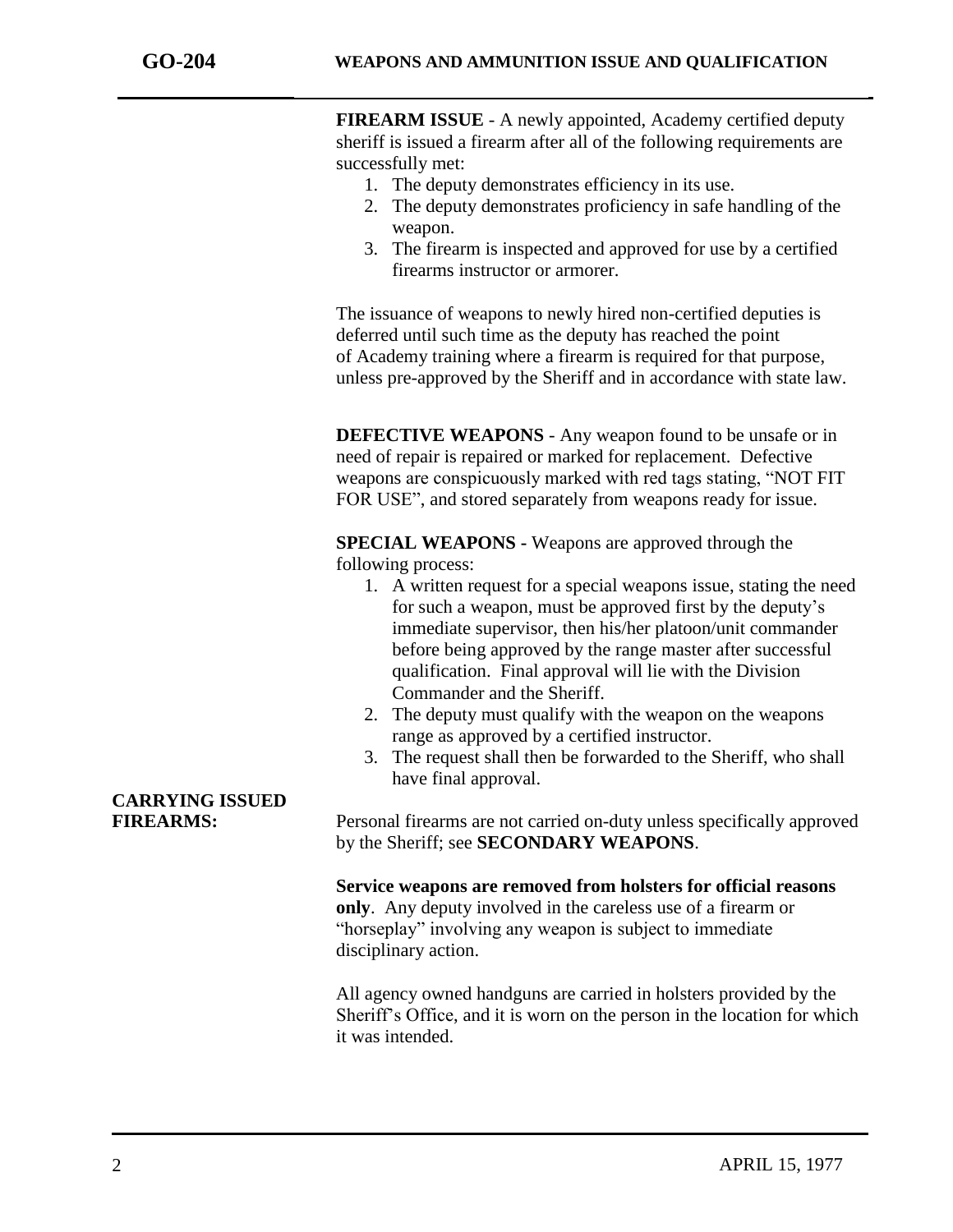All firearms carried by on-duty plain clothes personnel shall be concealed from public view, unless the immediate use of the firearm is anticipated, with the following exceptions; when the deputy's badge is visible, or when the clothing clearly identifies the deputy as a member of the Greenville County Sheriff's Office. Weapons will be secured utilizing all provided threat levels of the issued holster.

Firearms carried off-duty shall be concealed from public view at all times, until immediate use is anticipated.

Weapons are to be kept clean and operable at all times. Weapons are subject to inspection by supervisory personnel. Failure to maintain assigned weapons in a clean and serviceable condition is cause for disciplinary action.

### **Unless otherwise ordered, shotguns are carried:**

- 1. Loaded with 12-gauge 00 buckshot in the magazine.
- 2. With chamber empty.
- 3. On Safe with Action Release Button in the raised position.
- 4. Secured in electric gun racks (when available).
- 5. Rifled slugs placed on the stock or side saddle of each shotgun.

**Glock handguns are loaded with one round in the chamber and the magazine loaded to rated capacity minus one round. When carrying primary issued Glock off-duty, it will be carried in a thumb break or locking mechanism (ex: ALS) holster that has been approved for use by range staff.**

### **FIREARMS: The following guidelines apply to issued secondary firearms:**

- 1. When on duty, a secondary firearm is not a substitute for the primary firearm. It is only to be utilized when the primary firearm is unavailable or incapacitated. Exceptions will only be granted by the Sheriff or the Chief Deputy.
- 2. While on duty, a deputy may only carry firearms issued by this Office, or firearms inspected by the Sheriff's Office Range Master, and approved by the Sheriff or his designee.
- 3. A deputy may also carry a secondary firearm issued by this Office for use off-duty.
- 4. Whenever a Sheriff's Office issued secondary firearm is worn off-duty, it is to be carried in the Sheriff's Office issued ankle holster or a holster approved by the Sheriff or his designee, and the Sheriff's Office Range Master.

## **SECONDARY**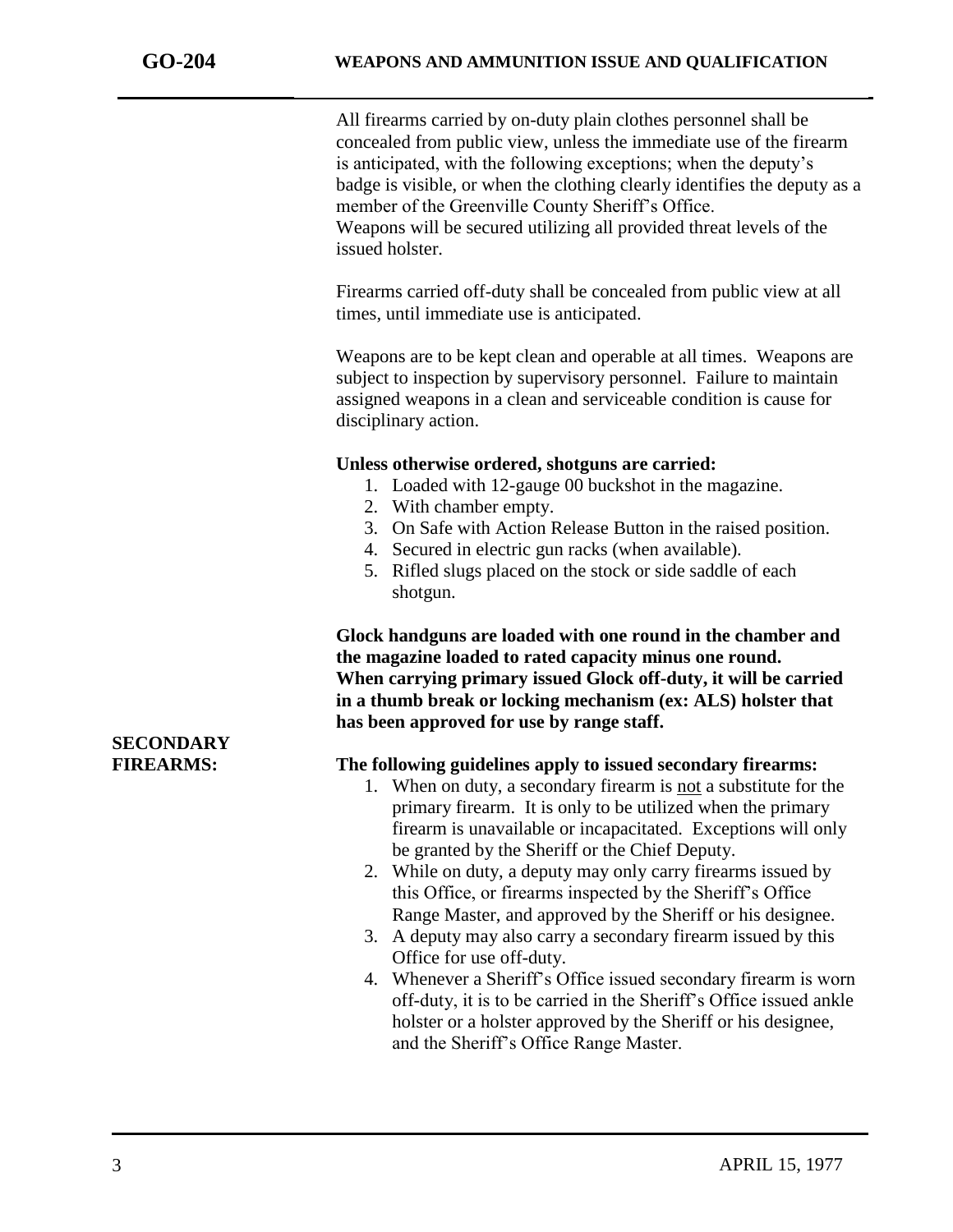- 5. Only ammunition authorized by the Sheriff's Office will be used in the issued secondary firearm when carried on and offduty. Deputies may purchase additional Speer Gold Dot 124 grain +P ammunition for off duty carry.
- 6. A deputy must successfully complete a qualification course for the issued secondary firearm. Successful completion of the course will qualify the deputy to carry the firearm both on and off-duty.
- 7. The issued secondary firearm is to be worn in addition to the primary firearm anytime a deputy is dressed in uniform or in plain clothes. It is to be carried in a Sheriff's Office issued ankle holster, on the inside calf area of the weak leg or outside calf area of the strong side leg. If a plain clothes female deputy wears a dress or skirt, a firearm must be carried in her pocketbook or purse, where she will have immediate access.
- 8. Annual qualifications will be held for secondary firearms with the same penalties for failure as the issued duty firearm.

### **PATROL RIFLES**: **Deputies are authorized to carry a personally owned patrol rifle consisting of .223 caliber with 62 grain tactical bonded soft point ammunition, or .308 Winchester with 168 grain Gold Dot ammunition after completing the following requirements**:

- 1. Approval by the Sheriff.
- 2. Must be gas operated.
- 3. Equipped with front and rear iron sights.
- 4. A high-quality optic or scope can be installed by a qualified armorer. No laser sighting systems are allowed.
- 5. Successful completion of proficiency training.
- 6. Qualification with the .223, or .308 approved patrol rifle with a passing score.

Patrol rifles are registered with and inspected by the CAT Training Coordinator. Deputies that are issued county owned patrol rifles or approved to carry personal patrol rifles are to qualify semi-annually at In-Service and during the month of July.

This qualification excludes deputies who are assigned to a unit or special team (SWAT, K-9, Vice, etc.) if they are issued a county owned rifle.

### **FIREARMS**: **Deputies can carry a concealed, personal firearm while in an offduty capacity provided the following exists**:

1. Newly hired deputies who possess a South Carolina Concealed Weapons Permit may carry approved personally owned firearms when the following conditions are met.

## **PERSONALLY OWNED**

**OFF-DUTY PERSONAL**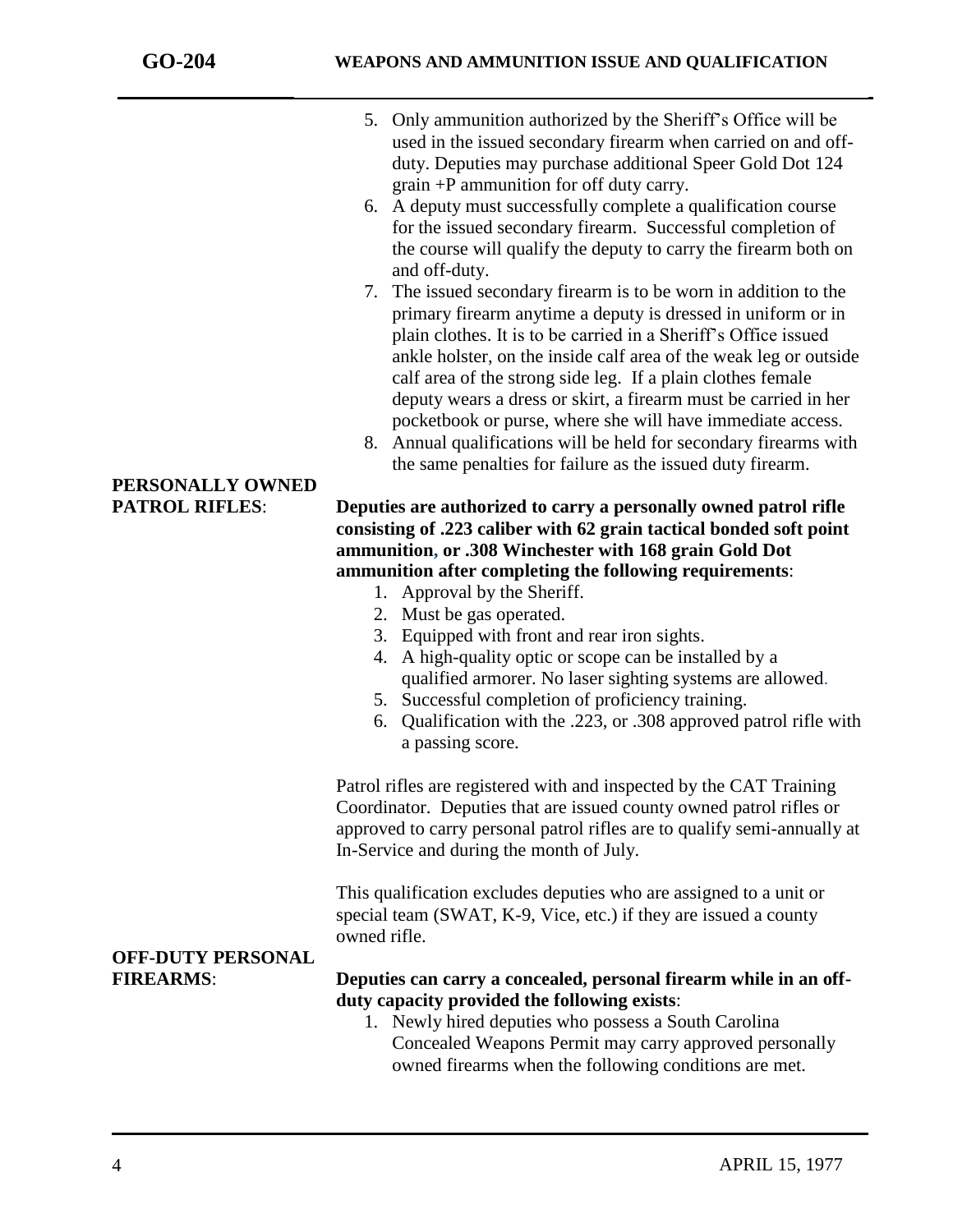| 2. The firearm is a .38 caliber revolver, 2"-4" barrel and<br>contains factory-loaded, high quality .38 caliber hollow-point<br>$+P$ ammunition.                                                                                                                                                                               |
|--------------------------------------------------------------------------------------------------------------------------------------------------------------------------------------------------------------------------------------------------------------------------------------------------------------------------------|
| The firearm is a .357 revolver, 2"-4" barrel and contains<br>3.<br>factory-loaded, high quality .357 magnum or .38 caliber                                                                                                                                                                                                     |
| hollow point ammunition.<br>4. The firearm is a high quality semi-automatic pistol chambered<br>for .22, .25, .32ACP, .380, 9mm, .40S&W, .357 SIG or<br>45ACP caliber cartridges. Ammunition is an approved, high                                                                                                              |
| quality hollow point.<br>Deputies carrying single action firearms are required to<br>5.<br>perform at a higher level of proficiency than those carrying<br>double action.                                                                                                                                                      |
| 6. The firearm shall be registered with and inspected by the<br>Training Coordinator.                                                                                                                                                                                                                                          |
| An off-duty firearm is to be carried in a holster approved for<br>7.<br>the particular weapon.                                                                                                                                                                                                                                 |
| 8. Deputies must demonstrate proficiency annually with his/her<br>approved off-duty weapon.                                                                                                                                                                                                                                    |
| Any personal firearm that has been approved for off-duty<br>9.<br>carry that is found to be defective is not to be carried until that<br>firearm has been repaired by a qualified armorer, re-inspected<br>and approved for use by range personnel at CAT.                                                                     |
| The request to carry an off-duty weapon is made to the Sheriff on the<br>Special Weapons Request Form through a deputy's division<br>commander prior to qualifying with that weapon.                                                                                                                                           |
| Modifications to firearms are prohibited without permission from<br>the Sheriff and CAT personnel. UNDER NO CIRCUMSTANCES<br>IS A DEPUTY PERMITTED TO MODIFY OR REPAIR A DUTY<br>WEAPON. Approved modifications are to be inspected by a<br>qualified armorer before carry or use on duty. This regulation also<br>applies to: |
| 1. Personally owned, off-duty firearms.<br>2. Personally owned, secondary on-duty firearms.<br>3. Personally owned and county owned patrol rifles.<br>4. Special weapons approved for law enforcement use.                                                                                                                     |
| Disassamply of $f_{\text{uncomm}}$ other than field stripping is much hited                                                                                                                                                                                                                                                    |

Disassembly of firearms, other than field stripping, is prohibited except by a qualified armorer. If modification is an approved optical device, the deputy is to re-qualify with the firearm. **The only exception to this provision is when a repair is made by a deputy who is (1) a qualified armorer approved by the CAT and, (2) has notified CAT range personnel of the change.**

### **MODIFICATIONS TO FIREARMS:**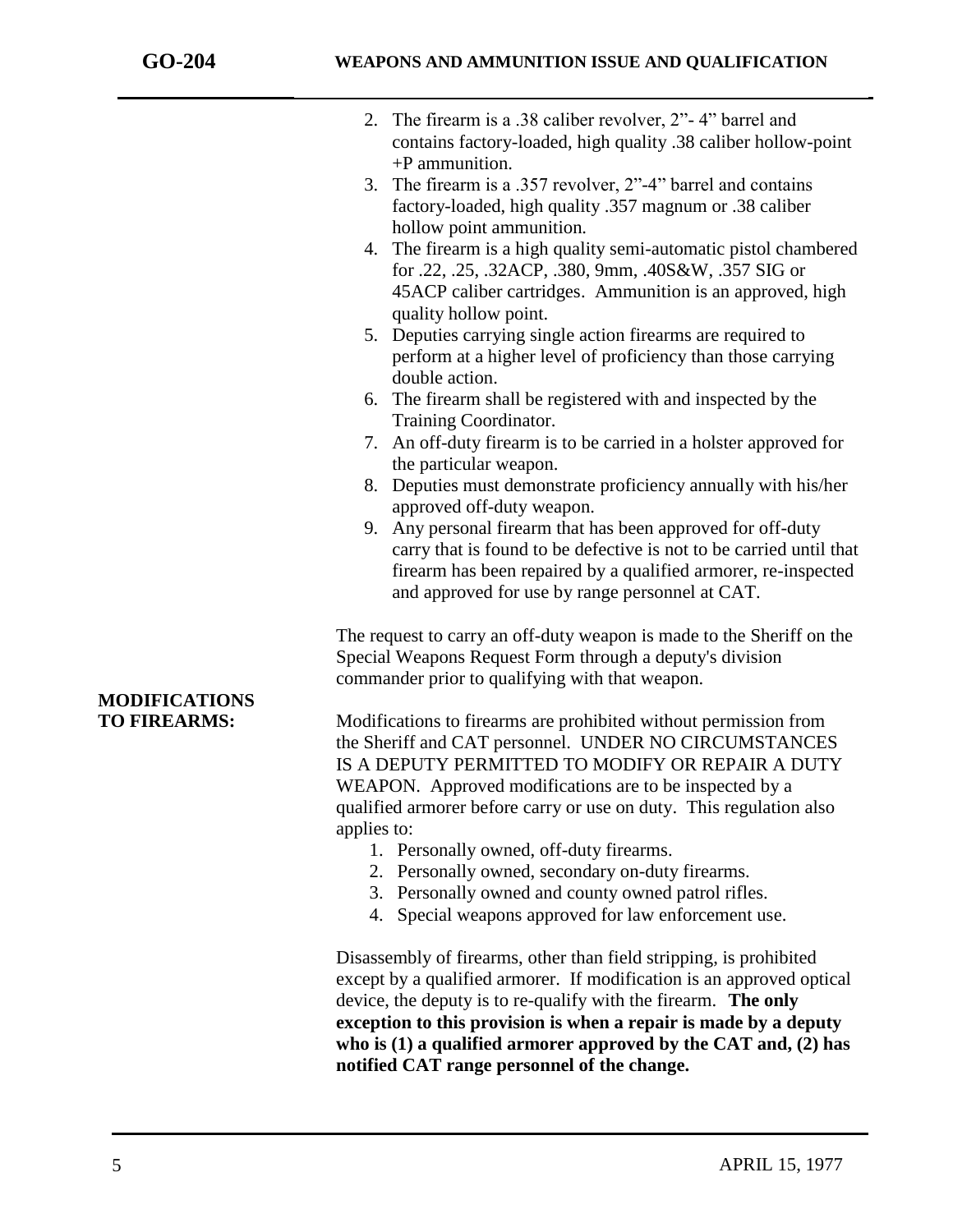|                                           | The only modification permitted for on-duty carry is the<br>installation of a flashlight, without a laser, on the primary<br>handgun, which must be installed by a qualified armorer and<br>inspection by CAT range personnel. Handguns modified in this<br>manner must be carried in approved holsters.<br>The cost of purchase of the approved flashlight and approved<br>holsters must be borne by the deputy requesting the modification.                          |
|-------------------------------------------|------------------------------------------------------------------------------------------------------------------------------------------------------------------------------------------------------------------------------------------------------------------------------------------------------------------------------------------------------------------------------------------------------------------------------------------------------------------------|
|                                           | The deputy must qualify with the modified or repaired weapon<br>before it is carried on duty.                                                                                                                                                                                                                                                                                                                                                                          |
| <b>RECORDS:</b>                           | Complete records of assigned weapons are maintained in Supply and<br>CAT. Records consist of type, description, model and serial numbers,<br>as well as deputy assignment. Additionally, all special weapon,<br>secondary weapon, and off-duty weapon requests are on file.                                                                                                                                                                                            |
|                                           | Counseling sessions or disciplinary actions resulting from failure to<br>qualify or maintain firearms or vehicles will be maintained<br>indefinitely by CAT personnel.                                                                                                                                                                                                                                                                                                 |
| <b>FIXED BLADE</b>                        |                                                                                                                                                                                                                                                                                                                                                                                                                                                                        |
| <b>OR FOLDING</b><br><b>POCKET KNIFE:</b> | A strong, high quality knife is an acceptable piece of law enforcement<br>equipment. Knives may be used during rescue operations or in other<br>non-confrontational situations.                                                                                                                                                                                                                                                                                        |
|                                           | A knife used as a weapon is considered a use of deadly force. A<br>deputy is not to intentionally use a knife as a weapon except when<br>deadly force is reasonable based upon the totality of the<br>circumstances (General Order 205).                                                                                                                                                                                                                               |
|                                           | A deputy can carry a fixed blade or folding pocket knife concealed on<br>their person or in a trouser pocket provided the blade length does not<br>exceed four inches with an overall length of nine inches. If carrying a<br>folding knife, the clip of the knife can be visible; however, it cannot<br>be carried clipped on the uniform blouse or shirt, outer vest cover, or<br>MOLLE. SWAT members can carry combat knives as part of their<br>special equipment. |
|                                           | Deputies carrying a knife shall be subject to inspection to insure that<br>the knife is being properly maintained. These inspections can be in<br>conjunction with regular weapon inspections, or at the direction of a<br>supervisor.                                                                                                                                                                                                                                 |
| <b>LESS-LETHAL</b>                        |                                                                                                                                                                                                                                                                                                                                                                                                                                                                        |
| <b>WEAPONS:</b>                           | Less-lethal weapons approved for use are:<br>1. ASP-type collapsible baton.<br>2. Tear gas.                                                                                                                                                                                                                                                                                                                                                                            |

3. OC spray.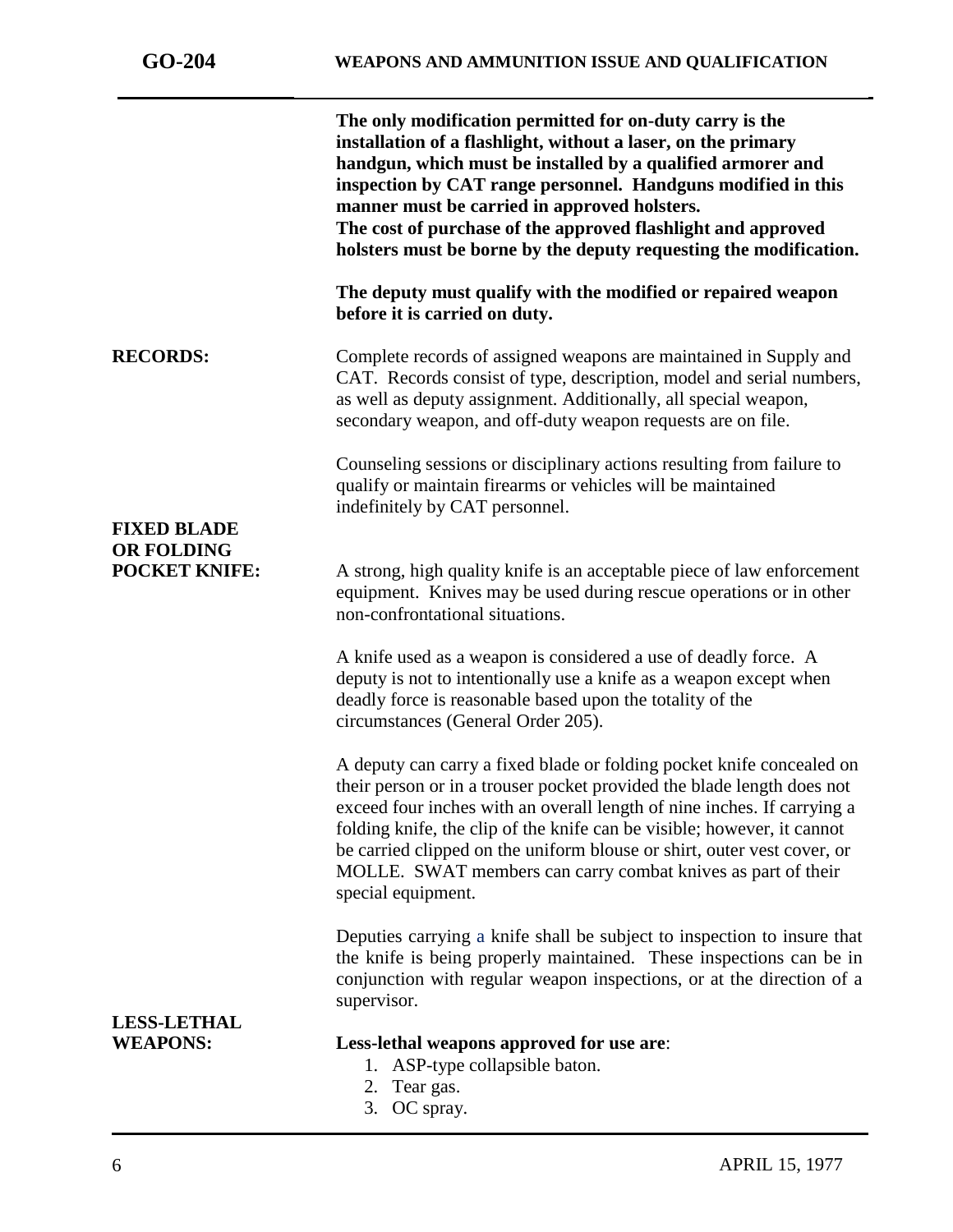- 4. OC foam.
- 5. Conducted Energy Weapon (TASER)
- 6. Thirty-seven and 40 mm gas guns.
- 7. Kinetic energy impact projectiles (bean bag rounds and 37mm and 40mm Impact rounds).

Deputies using intermediate weapons must be properly trained and certified in their use in accordance to manufacturer's recommended guidelines by a qualified instructor. Only agency personnel demonstrating proficiency in the use of agency-approved less lethal weapons will be authorized to carry such weapons.

Only less lethal weapons issued by the Greenville County Sheriff's Office will be authorized for use and carry. All others are prohibited for use while on duty. Prior to being carried by the deputy, each less lethal weapon will be reviewed, inspected, and approved by a qualified weapons instructor. Any less lethal weapon that is found to be unsafe or in need of repair is to be removed from duty use immediately and a the deputy must notify a member of the training staff as soon as possible. The issuance of these weapons will be documented by the issuer.

## **WEAPON**

**QUALIFICATIONS: ANNUAL TRAINING REQUIREMENTS** - Annually, all personnel authorized to carry weapons are required to receive inservice training on the Sheriff's Office Response to Resistance/Aggression policy and demonstrate proficiency in weaponless control techniques. This training will be documented by the CAT.

> Personnel failing to qualify will not be permitted to carry a weapon until qualified. A description of each course, type of target used, qualification score, and proficiency is recorded.

Instructors certified to teach each particular weapon or specific tactics administer proficiency training, qualification, and remedial training. For deputies who fail to qualify or demonstrate proficiency, remedial training is immediately coordinated with the deputy's Division Commander and the CAT. The instructor is to advise the degree and type of training necessary for the employee.

The Division Commander is to provide time necessary for training, consistent with the operational need of the division. The same penalties for firearms qualifications failures will be used when personnel fail to qualify with off duty weapons, shotguns, and lesslethal weapons.

At the beginning of each year, a directive is issued outlining firearms courses to be used during the year along with dates and times. Each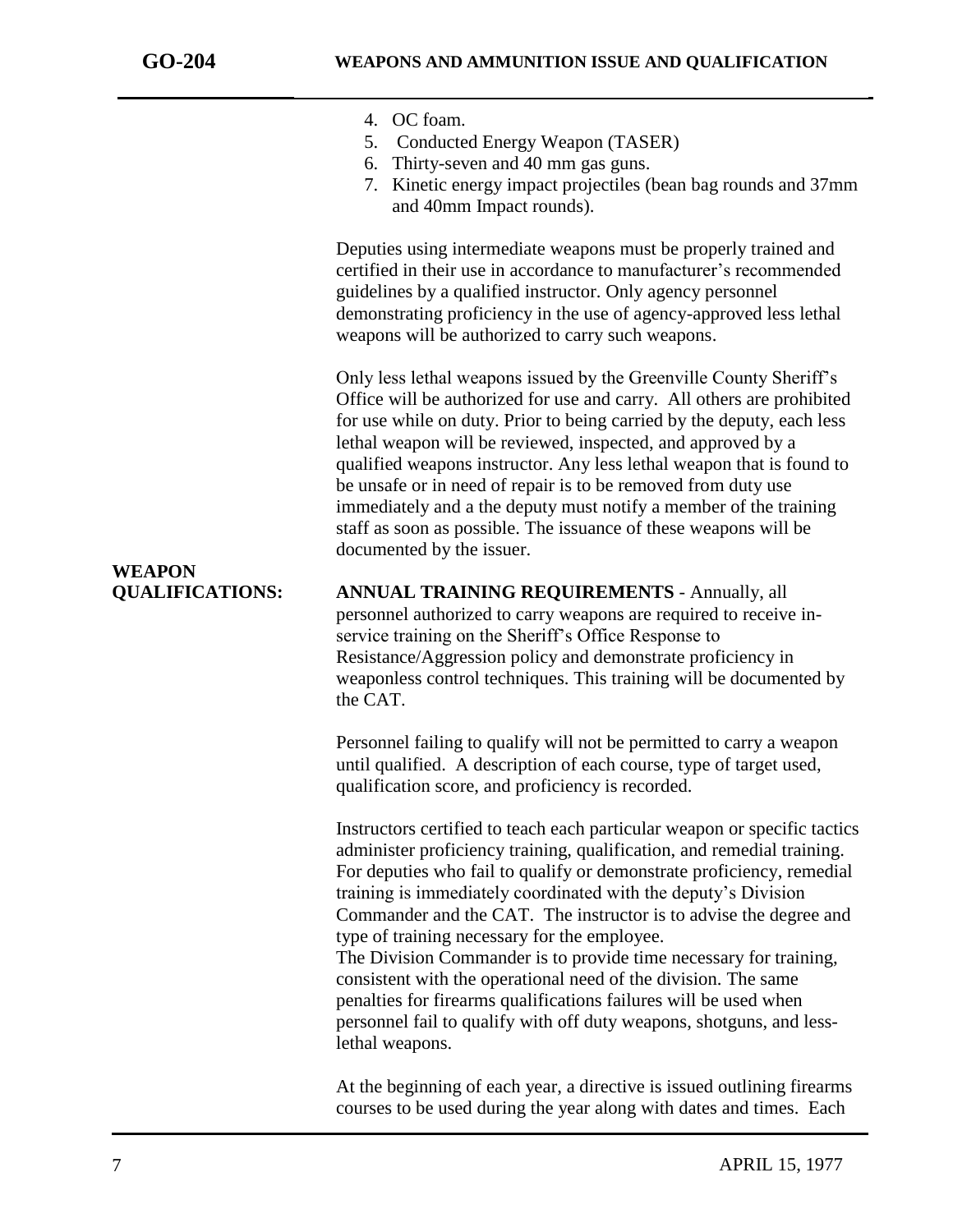| $GO-204$                                                                             | WEAPONS AND AMMUNITION ISSUE AND QUALIFICATION                                                                                                                                                                                                                                                                                                                                                                                                                                                                                                                                                                                                                                    |
|--------------------------------------------------------------------------------------|-----------------------------------------------------------------------------------------------------------------------------------------------------------------------------------------------------------------------------------------------------------------------------------------------------------------------------------------------------------------------------------------------------------------------------------------------------------------------------------------------------------------------------------------------------------------------------------------------------------------------------------------------------------------------------------|
|                                                                                      | deputy shoots the Tactical Handgun Course during in-service training.<br>Policies governing weapons, use of force, and emergency vehicle<br>operations are covered during in-service training. A test is<br>administered at the end of each block of training. Personnel must<br>achieve a passing score.                                                                                                                                                                                                                                                                                                                                                                         |
| <b>RANGE RULES:</b>                                                                  | A copy of the range rule is posted in the Range house at the<br>Center for Advanced Training and on PowerDMS. An instructor<br>provides safety and course of fire before each qualification.                                                                                                                                                                                                                                                                                                                                                                                                                                                                                      |
|                                                                                      | Instructors and students must wear eye and ear protection along with<br>body armor at all times while participating in live fire training.                                                                                                                                                                                                                                                                                                                                                                                                                                                                                                                                        |
| <b>TARGETS:</b>                                                                      | Paper and steel targets are issued and approved by training center<br>personnel. Any other type of target requested for use will be<br>approved by the Training Center staff.                                                                                                                                                                                                                                                                                                                                                                                                                                                                                                     |
| <b>PENALTIES FOR</b><br><b>FAILURE TO</b><br><b>QUALIFY WITH</b><br><b>FIREARMS:</b> | All disciplinary actions for failing to qualify or demonstrate<br>proficiency for the use of all weapons will originate at CAT.                                                                                                                                                                                                                                                                                                                                                                                                                                                                                                                                                   |
|                                                                                      | <b>FAIL / PASS - If a deputy has a fail/pass score, his or her supervisor</b><br>(lieutenant and above) will be notified in written form from the CAT.<br>This notification will be in the form of a counseling report completed<br>by CAT personnel. This form will allow supervisors (lieutenant and<br>above) to address fail/pass situations with their personnel.                                                                                                                                                                                                                                                                                                            |
|                                                                                      | <b>FAIL</b> / <b>FAIL</b> - If a deputy has a fail/fail, his or her weapon and<br>vehicle will be secured and the deputy's supervisor (lieutenant and<br>above) will be notified in written form and verbally from the CAT.<br>The written notification will be in the form of a written reprimand<br>completed by CAT personnel. This will allow supervisors (lieutenant<br>and above) to escort the deputy home as well as address fail/fail<br>situations. The written notification from the CAT will serve as a<br>written reprimand and the deputy will be placed on administrative<br>duty. Arrangements will be made for remedial firearms training with<br>CAT personnel. |
|                                                                                      | Remedial training will consist of whatever methods (F.A.T.S.,<br>classroom, etc.) the CAT deems appropriate and up to a maximum of<br>200 practice rounds. If additional practice is necessary after firing<br>200 rounds, the deputy will be responsible for furnishing additional<br>practice ammunition.<br>All remedial training will be conducted at the CAT under the<br>supervision of a Sheriff's Office firearms instructor.                                                                                                                                                                                                                                             |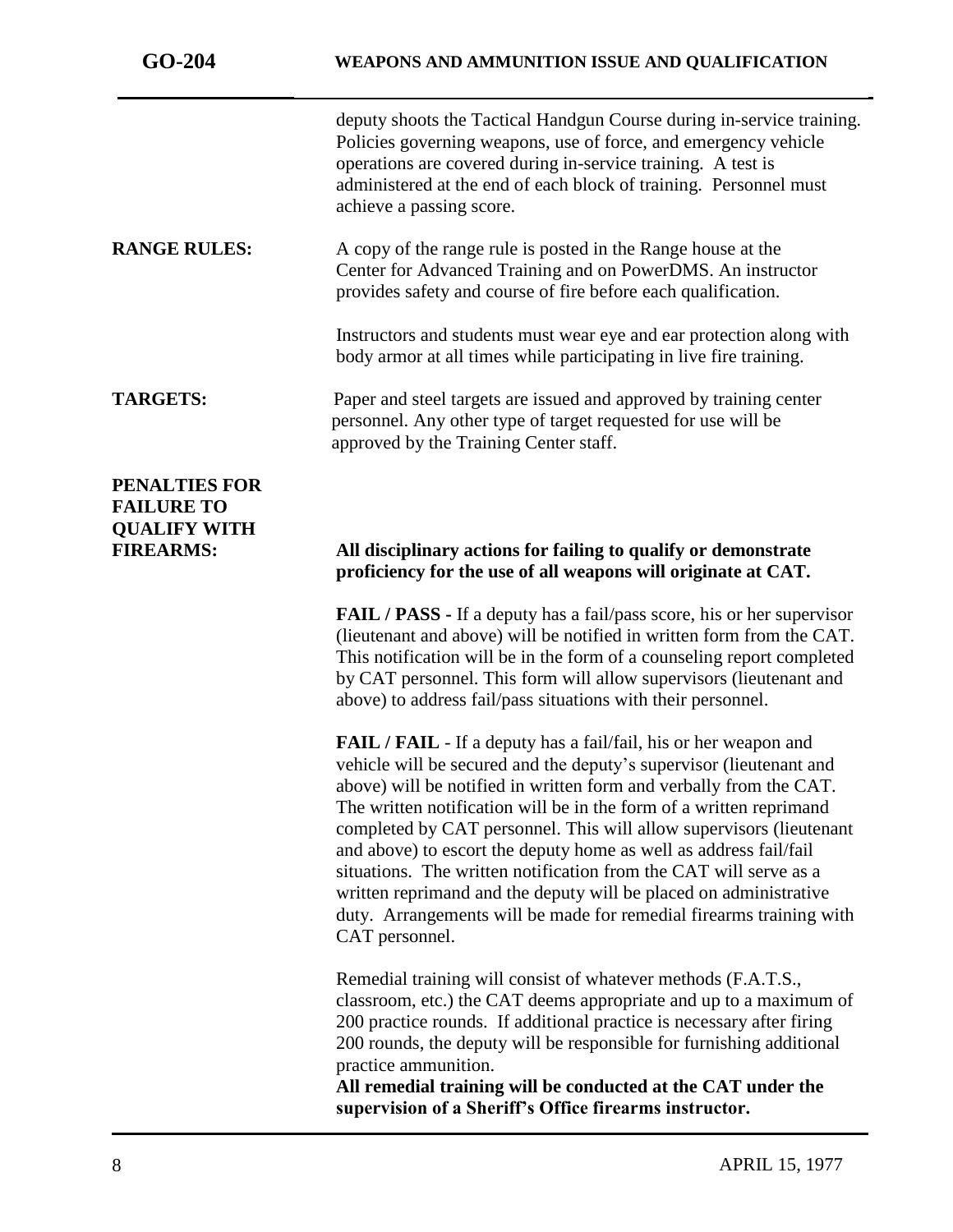**THIRD QUALIFICATION ATTEMPT** - After remedial training, a deputy will be given a third chance to qualify. If he or she passes, no further action will be required. If the deputy fails, he or she will be suspended without pay for 8 hours, encouraged to practice his or her firearms skills, and placed on administrative duty.

**FOURTH ATTEMPT AT QUALIFICATION** - If a deputy passes on the fourth attempt, no further action will be required. If he or she fails, the deputy will be suspended from duty without pay for 40 hours, encouraged to practice his or her firearms skills, and return to work on administrative duty. The deputy will be required to make arrangements to re-qualify within 10 days after return from suspension; failure to comply will result in termination.

**FIFTH ATTEMPT AT QUALIFICATION -** If a deputy passes on the fifth attempt, no further action will be required. If he or she fails, the deputy will be subject to more severe disciplinary action or termination at the Sheriff's discretion.

### **In addition, if a deputy has:**

- 1. **Two fail/pass** incidents within a 1-year training cycle; he or she will be subject to a written reprimand.
- 2. **Three fail/pass incidents** within a 1-year training cycle; he or she will be subject to 8 hours suspension.
- 3. **Four consecutive fail/pass** incidents, he or she will be subject to suspension or termination at the Sheriff's discretion.
- 4. **Two fail/fail** incidents within a 1-year training cycle; he or she will be subject to 8 hours suspension.
- 5. **Three fail/fail** incidents within a 1-year training cycle; he or she will be subject to suspension or termination at the Sheriff's discretion.
- **Note** This policy does not apply to In-Service firearms training **(excluding secondary weapon qualification)**. The previous penalties apply to a deputy's primary weapon, back-up weapon, and shotgun. Patrol rifles are covered under "PENALTIES FOR FAILURE TO QUALIFY WITH PATROL RIFLE."

**FAILURE TO ATTEND QUALIFICATION** - If a deputy fails to attend mandatory qualification, the Center for Advanced Training will notify his/her supervisor in writing. The deputy's supervisor will schedule a time with CAT personnel for the deputy to complete the missed qualification.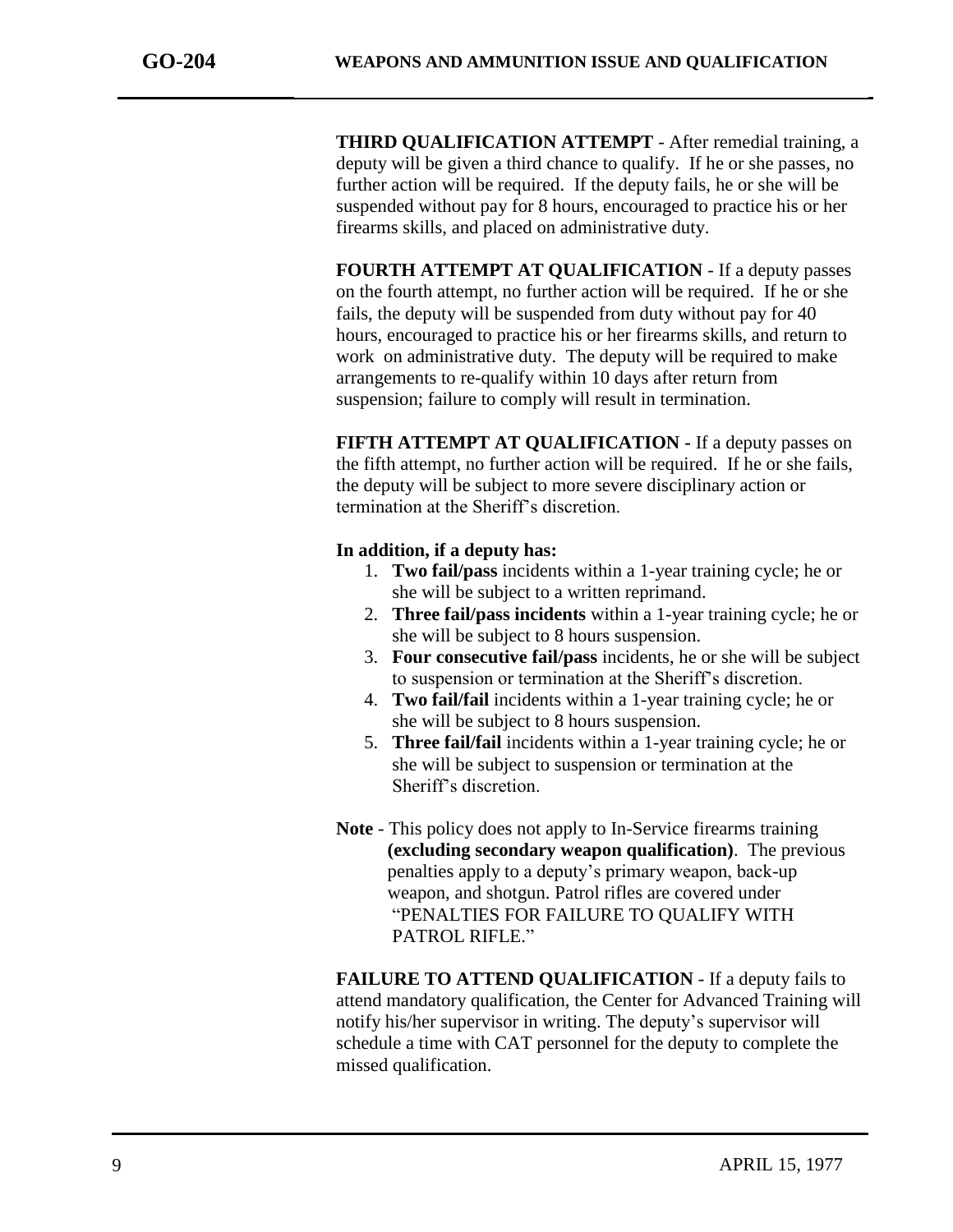Any Deputy failing to attend qualification without proper authorization by their supervisor will result in disciplinary action as defined in General Order 120.

### **PENALTIES FOR FAILURE TO QUALIFY**

**WITH PATROL RIFLE: FAIL / PASS -** If a deputy has a fail/pass score, his or her supervisor (Lieutenant and above) will be notified in written form from the CAT. This notification will be in the form of a counseling report completed by CAT personnel. This form will allow supervisors (Lieutenant and above) to address fail/pass situations with their personnel.

> **In addition,** if a deputy has two initial failures within a 1-year training cycle; he or she will be subject to a written reprimand. The deputy's patrol rifle will also be removed from service for a period of one year.

> **FAIL / FAIL -** If a deputy has a fail/fail score, his or her patrol rifle will be removed from service for 30 days and he or she will be required to attend remedial training. If the rifle is personally owned, the deputy will be responsible for furnishing their own ammunition. If the rifle is county issued, ammunition will be provided by the CAT up to 200 rounds. Upon completion of remedial training the deputy will be given one qualification attempt.

If a deputy fails to qualify, his or her rifle will be removed from service for a period of one year and his or her supervisor (Lieutenant and above) will be notified in written form from the CAT. The written notification will be in the form of a written reprimand completed by CAT personnel. This will allow supervisors (Lieutenants and above) to address fail/fail situations with their personnel. The written notification from the CAT will serve as a written reprimand.

If a deputy's rifle is personally owned, the deputy will be required to resubmit an application for special weapon form no sooner than one year from the date of failure if he or she wishes to carry a patrol rifle. If the rifle is county issued, the rifle will be reassigned and the failing deputy will not be issued a rifle for a period of at least one year.

**FAILURE TO ATTEND QUALIFICATION -** If a deputy fails to attend mandatory patrol rifle qualification, the Center for Advanced Training will notify his/her supervisor in writing. The deputy's supervisor will schedule a time with CAT personnel for the deputy to complete the missed qualification.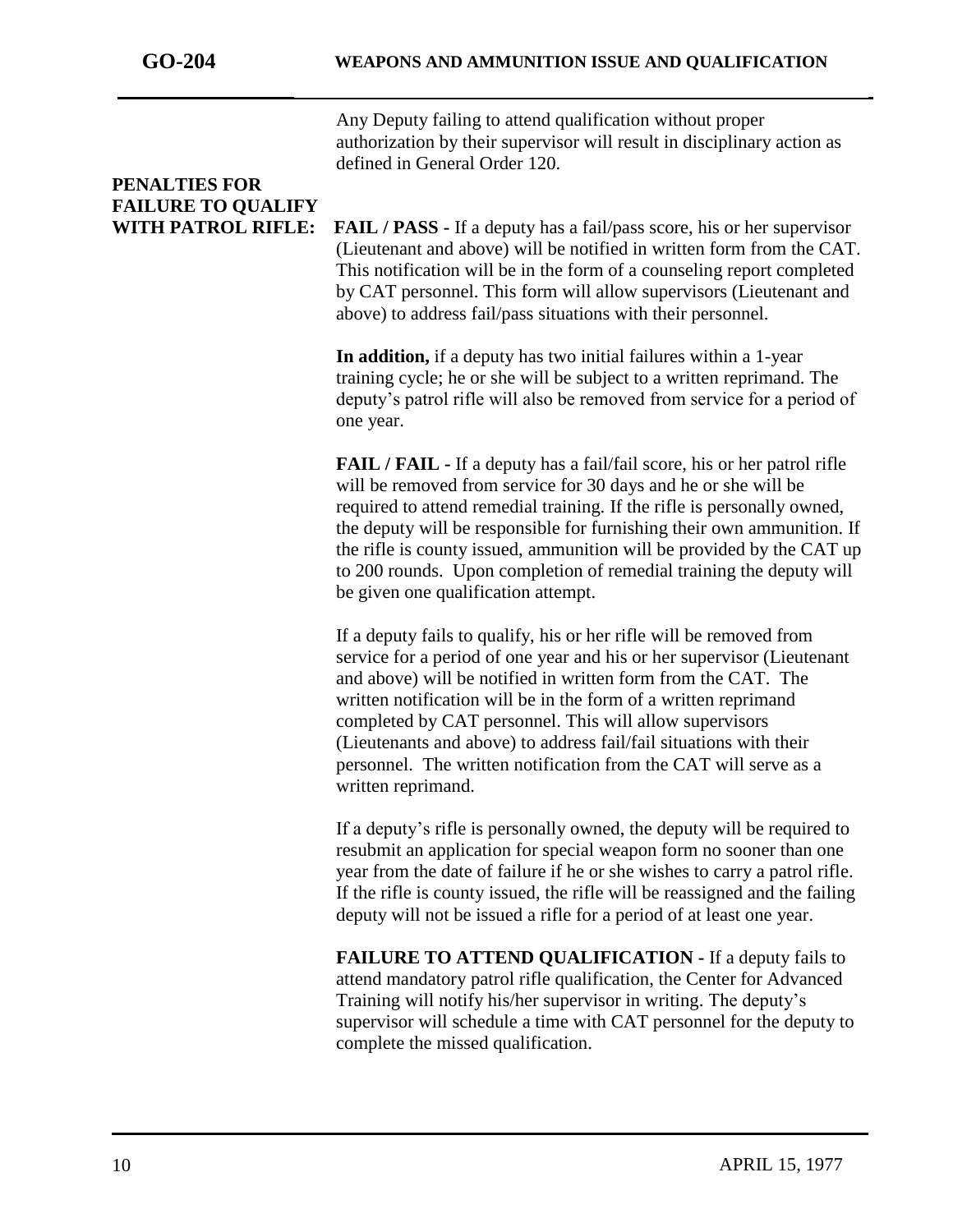| <b>SECURING OF AGENCY</b>                                      | Any Deputy failing to attend qualification without proper<br>authorization by their supervisor will result in disciplinary action as<br>defined in General Order 120.                                                                                                                                                                                                                |
|----------------------------------------------------------------|--------------------------------------------------------------------------------------------------------------------------------------------------------------------------------------------------------------------------------------------------------------------------------------------------------------------------------------------------------------------------------------|
| <b>AUTHORIZED</b><br><b>FIREARMS:</b>                          | Weapons/Ammunition at the Center for Advanced Training is stored<br>in a secured range house locked with a monitored alarm and camera<br>system.                                                                                                                                                                                                                                     |
|                                                                | Deputies, whether on/off duty, shall keep firearms secured at all<br>times.                                                                                                                                                                                                                                                                                                          |
|                                                                | Patrol cars will be locked when the vehicle is left unattended and gun<br>racks/vaults utilized, if available.                                                                                                                                                                                                                                                                       |
|                                                                | Firearms inside a Deputy's residence may be secured by using trigger<br>locks. Trigger locks for agency issued firearms are available through<br>the Center for Advanced Training.                                                                                                                                                                                                   |
| <b>PRACTICE</b><br><b>AMMUNITION:</b><br><b>SWAT AND FIELD</b> | When training or practicing with a county owned weapon, no<br>hand loads, reloads, or steel casing ammunition is allowed.                                                                                                                                                                                                                                                            |
| <b>FORCE WEAPONS /</b><br><b>AMMUNITION:</b>                   | In addition to the procedures established under this policy for agency<br>authorized weapons, additional procedures for SWAT and Field Force<br>are outlined in the SWAT Manual and the Civil Disorder Response<br>Manual.                                                                                                                                                           |
| H.R. 218 RETIREE<br><b>QUALIFICATIONS:</b>                     | In accordance with the Law Enforcement Officers Safety Act of 2004<br>(amended in 2010 and 2013) title 18, Chapter 44, §926(B),<br>(commonly referred to as H.R. 218), qualified retired deputies of the<br>Sheriff's Office must qualify annually in order to carry a weapon<br>under this statute. The Sheriff's Office will facilitate a date annually<br>for this qualification. |
|                                                                | Additionally, the Sheriff's Office will provide this qualification<br>opportunity to properly vetted retired law enforcement officers from<br>other out-of-county agencies who currently reside in Greenville<br>County.                                                                                                                                                             |
|                                                                | The qualification course will consist of the same annual qualification<br>course for off-duty weapons that active deputies undergo during<br>annual in-service.                                                                                                                                                                                                                      |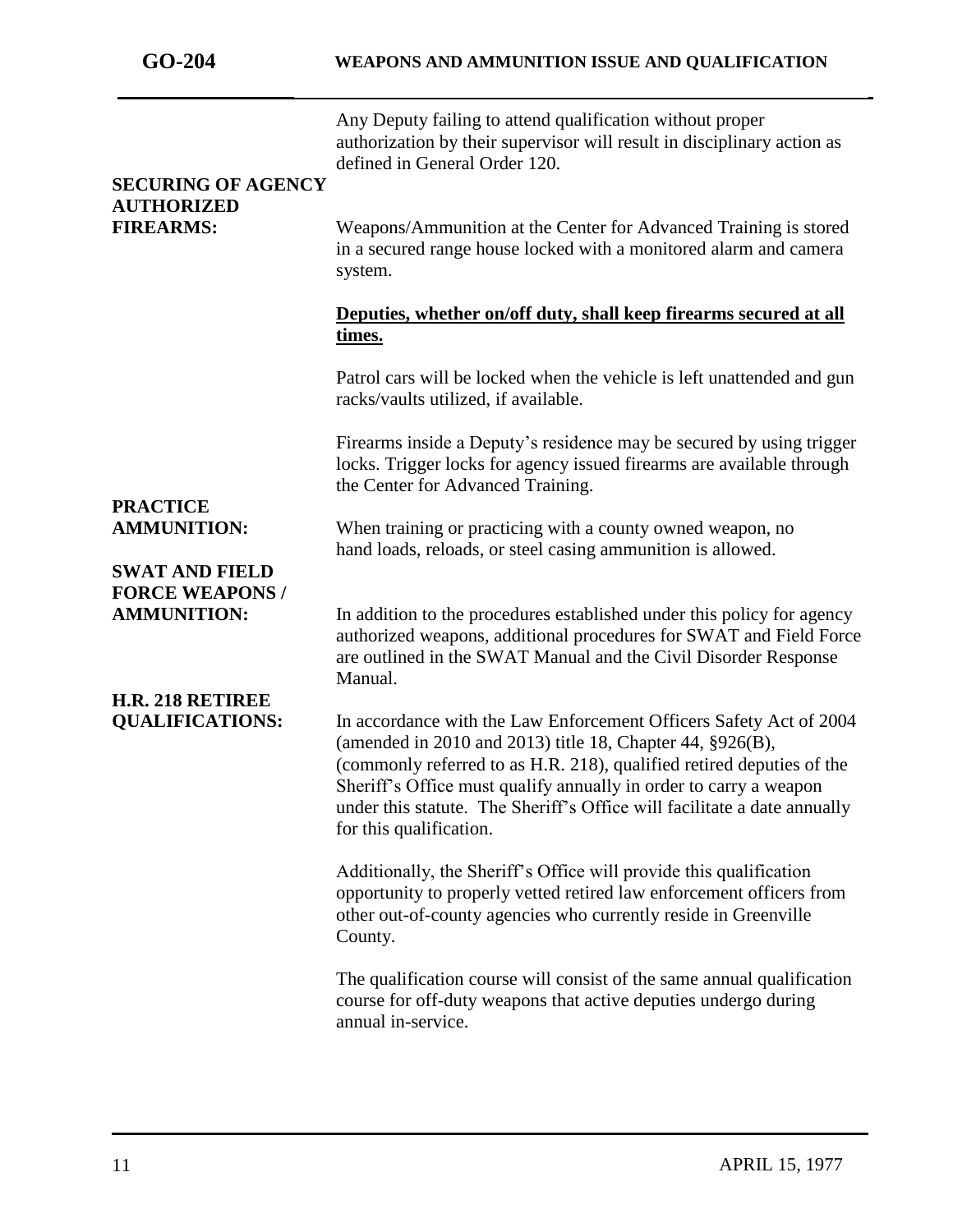Sheriff's Office retirees must register and qualify with each firearm they intend to carry. Documentation of qualification and required photographic identification will be issued to the retiree after these requirements are met. Out-of-county retirees will be provided documentation to be sent to their former employing agency.

Hobart Lewis, Sheriff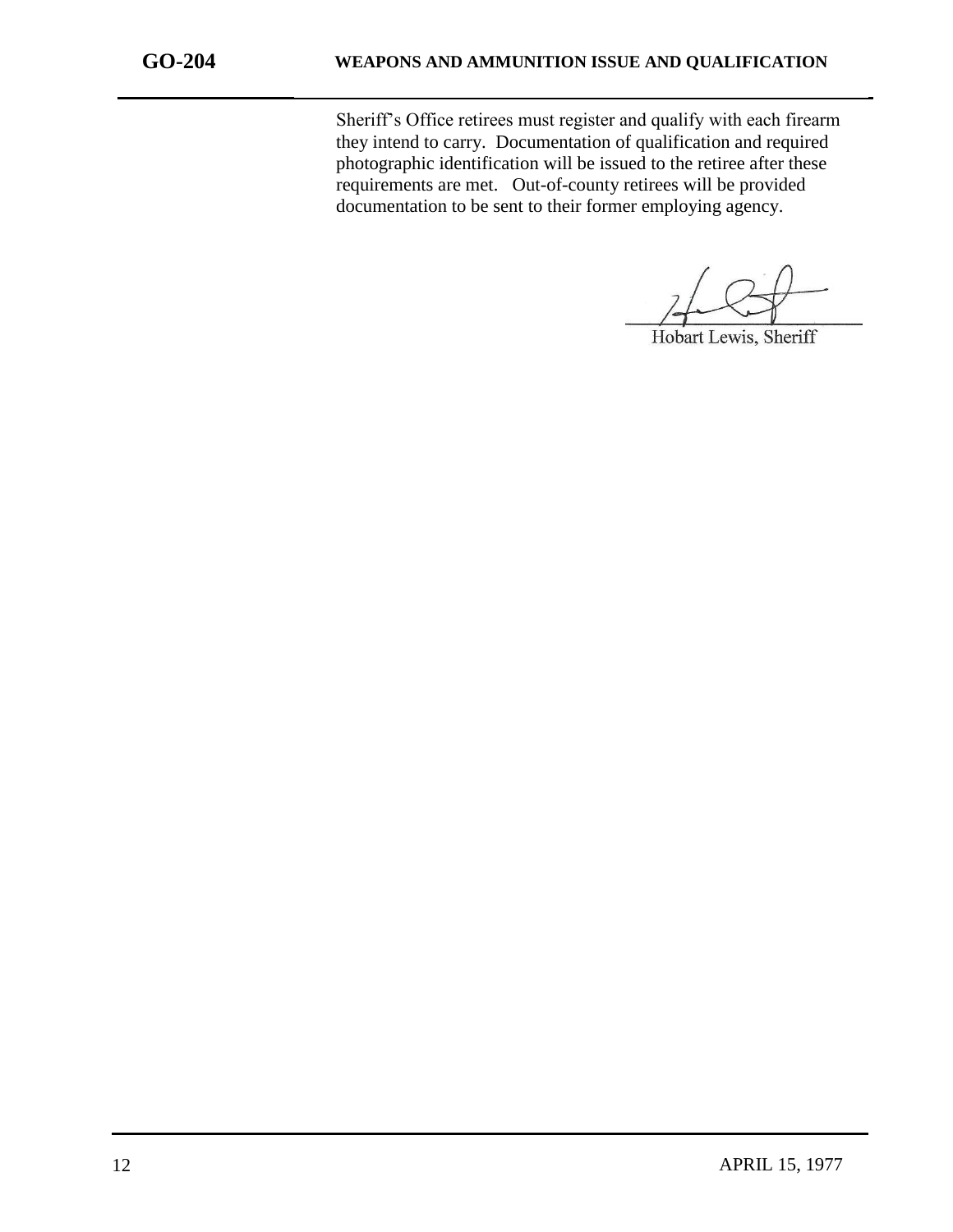### **APPENDIX A – Approved Weapons and Ammunition**

The following weapons and ammunition are approved for duty use by Greenville County Sheriff's Office authorized personnel:

### **Firearms:**

.45 caliber Glock models 21 SF, and 30 SF (standard issue)

9mm Glock 17 and 19 (standard issue)

12 gauge Remington model 870-pump shotgun (standard issue)

.223 caliber Smith & Wesson M & P

With special request and approval: .223 and/or .308 caliber Ruger, Heckler and

Koch, Colt, Bushmaster, Armalite, or other approved manufacturer

### **Secondary Firearms**

9mm Glock Model 43 semi-automatic pistol

### **Ammunition:**

Factory loaded .45 caliber 230 grain jacketed hollow point

Factory loaded 12 gauge 00 buckshot

Factory loaded 12 gauge rifle slug

Factory loaded .223 62 grain tactical bonded soft point

Factory loaded .308 caliber 168 grain Gold Dot hollow point

Factory loaded .308 caliber 168 grain boatail hollow point

Factory loaded 12 gauge bean bag

Factory loaded 9mm caliber 124 grain +P hollow point

Factory loaded 9mm caliber 124 grain hollow point

### **Acceptable ammunition manufacturers:**

Federal, Remington, CCI/Speer, Winchester, Hornady

### **Special Weapons:**

Benelli 12 gauge shotgun

Heckler and Koch MP5

Heckler and Koch PDW

Colt or LMT .223 caliber or 5.56 caliber rifle

Remington Model 700 sniper rifle